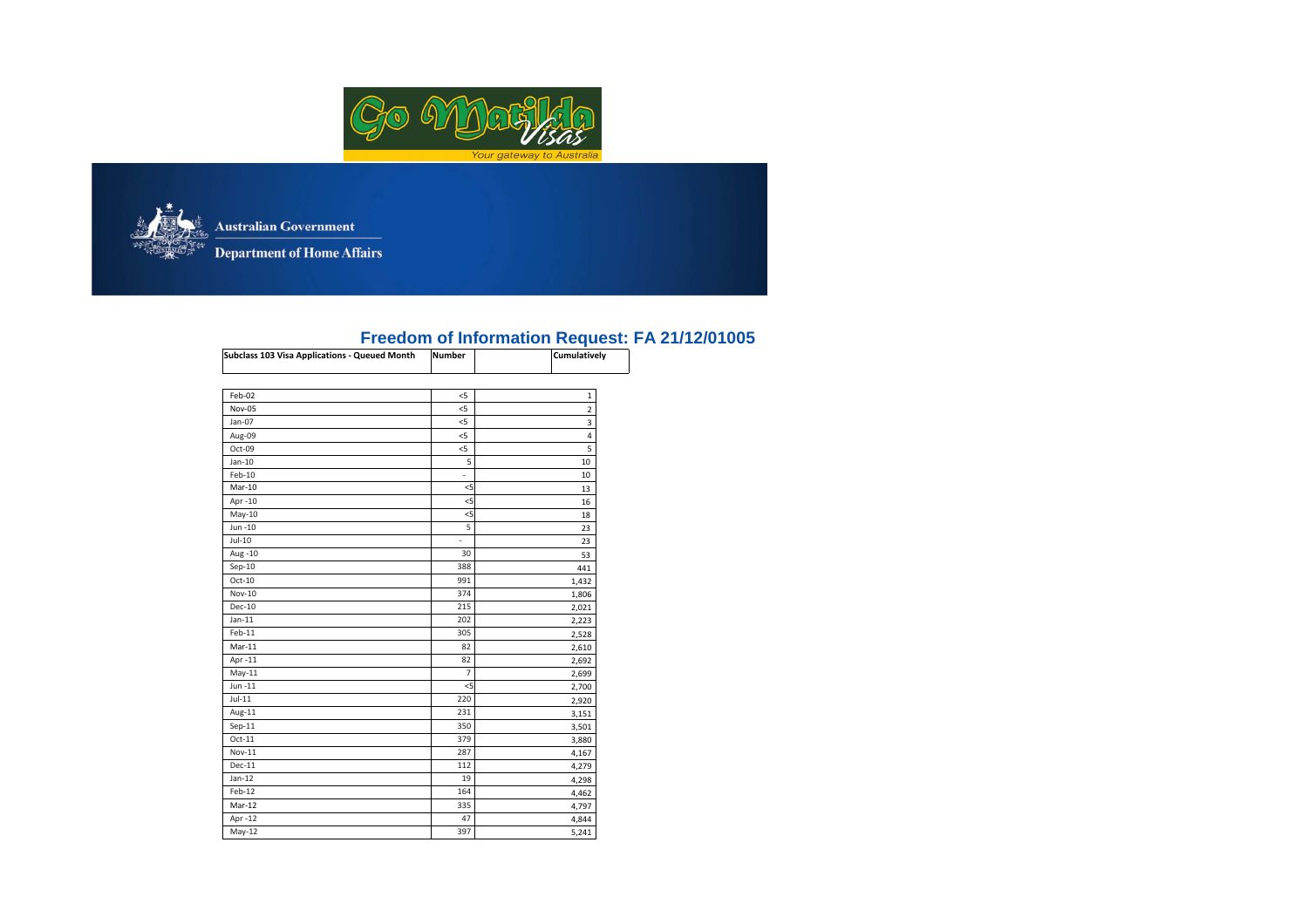| Jun -12       | 245   | 5,486  |
|---------------|-------|--------|
| $Jul-12$      | 100   | 5,586  |
| Aug-12        | 371   | 5,957  |
| $Sep-12$      | 272   | 6,229  |
| $Oct-12$      | 365   | 6,594  |
| <b>Nov-12</b> | 273   | 6,867  |
| Dec-12        | 104   | 6,971  |
| $Jan-13$      | 284   | 7,255  |
| $Feb-13$      | 144   | 7,399  |
| $Mar-13$      | 58    |        |
|               | 402   | 7,457  |
| Apr -13       |       | 7,859  |
| $May-13$      | 318   | 8,177  |
| $Jun-13$      | 267   | 8,444  |
| Jul -13       | 380   | 8,824  |
| Aug-13        | 352   | 9,176  |
| $Sep-13$      | 207   | 9,383  |
| $Oct-13$      | 117   | 9,500  |
| <b>Nov-13</b> | 104   | 9,604  |
| Dec-13        | 114   | 9,718  |
| Jan -14       | 73    | 9,791  |
| Feb-14        | 101   | 9,892  |
| Mar-14        | 75    | 9,967  |
| Apr-14        | 207   | 10,174 |
| $May-14$      | 200   | 10,374 |
| $Jun-14$      | 179   | 10,553 |
| $Jul -14$     | 229   | 10,782 |
| Aug-14        | 347   | 11,129 |
| $Sep-14$      | 265   | 11,394 |
| $Oct-14$      | 91    | 11,485 |
| <b>Nov-14</b> | 70    | 11,555 |
| $Dec-14$      | 37    | 11,592 |
| $Jan-15$      | L.    | 11,592 |
| Feb-15        | 19    | 11,611 |
| $Mar-15$      | 313   | 11,924 |
| Apr -15       | 573   | 12,497 |
| $May-15$      | 1,416 |        |
| Jun-15        | 1,681 | 13,913 |
| $Jul-15$      | 1,294 | 15,594 |
|               |       | 16,888 |
| Aug-15        | 1,907 | 18,795 |
| Sep-15        | 1,012 | 19,807 |
| $Oct-15$      | 493   | 20,300 |
| <b>Nov-15</b> | 796   | 21,096 |
| Dec-15        | 336   | 21,432 |
| $Jan-16$      | 142   | 21,574 |
| Feb-16        | 600   | 22,174 |
| Mar-16        | 954   | 23,128 |
| Apr-16        | 424   | 23,552 |
| $May-16$      | 1,399 | 24,951 |
| Jun-16        | 2,647 | 27,598 |
| Jul-16        | 232   | 27,830 |
| Aug-16        | 346   | 28,176 |
| Sep-16        | 71    | 28,247 |
| $Oct-16$      | 175   | 28,422 |
| <b>Nov-16</b> | 81    | 28,503 |
| Dec-16        | 41    | 28,544 |
| Jan-17        | 35    | 28,579 |
| $Feb-17$      | 482   | 29,061 |
|               |       |        |

**.**